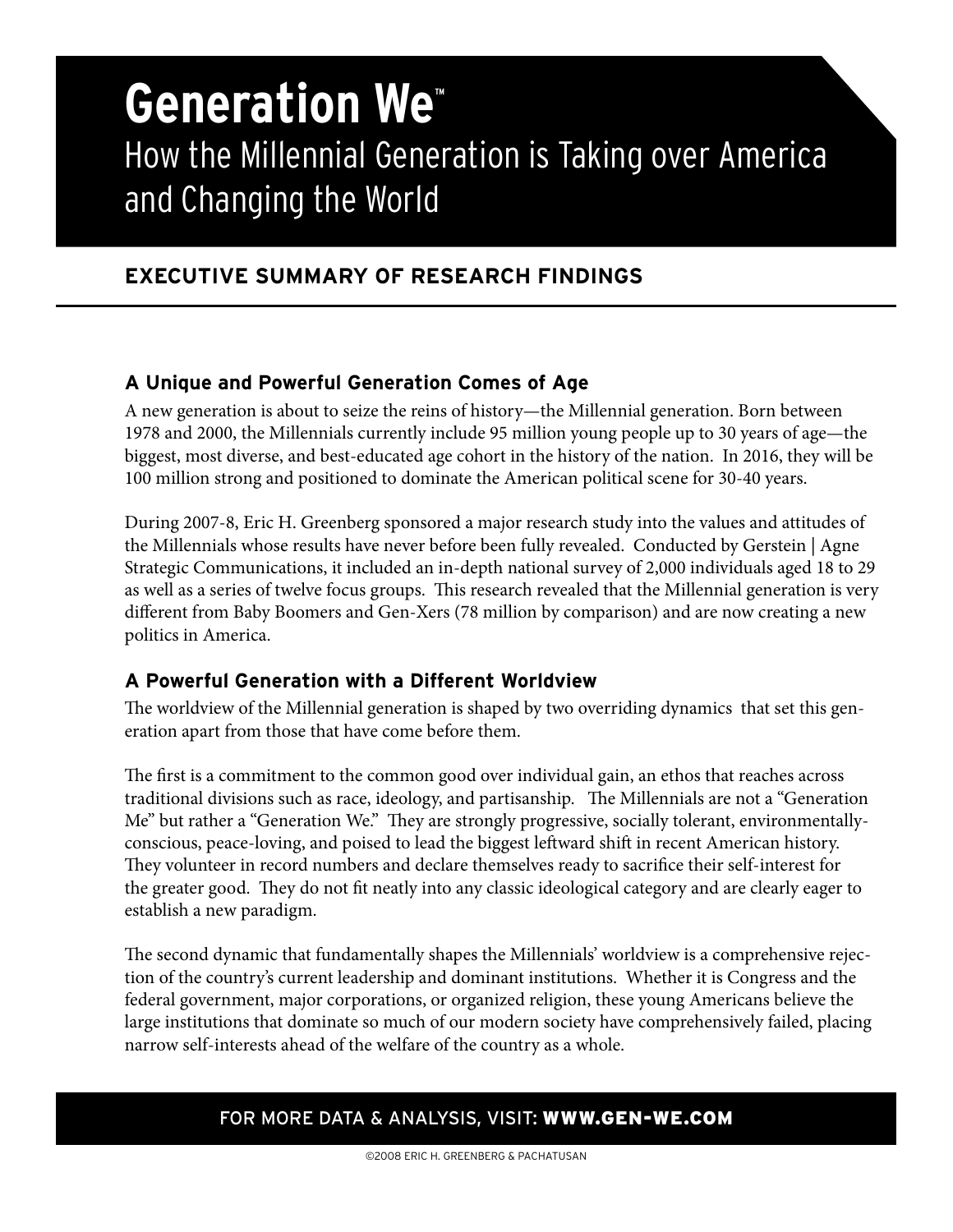## **They See Themselves as A Unique Generation**

The Millennials have a clear sense of generational identity. By 10:1 (90 percent to 9 percent), they agree that their generation "shares specific beliefs, attitudes, and experiences" that set them apart from generations that have come before them. And, by 68-31, they feel their generation has a great deal or a fair amount in common with young adults of their generation in other countries, rather than just a little or nothing at all. They even say, by 54-44, that they have more in common with young adults of their generation in other countries than they have with Americans of older generations.

Millennials are not convinced that the needs and goals of their generation are necessarily opposed to that of older generations in their own country. Half believe that "[t]he needs and goals of my generation are similar to those of older generations, and our best course is to work together to advance common interests," rather than "[t]he needs and goals of my generation are fundamentally at odds with those of older generations, and accomplishing our goals will require removing those currently in power and replacing them with ourselves" (49 percent).

When asked whether their generation was more likely or less likely than earlier generations of Americans to be characterized by various attitudes and behaviors, topping the list was embracing innovation and new ideas. Over three quarters (78 percent) thought Millennials were more likely than earlier generations to embrace innovation and new ideas, compared to a mere 7 percent who thought Millennials were less likely than earlier generations to do so. This is by far the strongest result for any of the 14 characteristics tested. Further, 87 percent of Millennials agreed with the statement, "Throughout our history, America's success has been built on innovation and entrepreneurship. As we confront the many challenges facing us today, it is that same spirit of innovation and entrepreneurship that is needed to maintain America's strength in the 21st century."

# **Sober About Their Future and Ready to Do Something About It**

Millennials identify a series of political and social issues that they believe have not been adequately addressed. As these problems have been allowed to fester, they have shaped the worldview of this younger generation and set a clear agenda for them:

- **America's dependence on fossil fuels like coal, natural gas, and oil (76 percent identified this issue as very important in shaping this generation)**
- **America's dependence on foreign oil (75 percent)**
- **Declining quality and rising inequality in America's public education system (75 percent)**
- **The rising cost of health care and growing number of uninsured (74 percent)**
- **Lack of long-term job and retirement security (74 percent)**
- **Increase in obesity and chronic disease (74 percent)**
- **Rapid shift of the U.S. economy from manufacturing to services (73 percent)**

Millennials are not willing to sit back and wait for others to act; instead they are ready and willing to take on the responsibility of leadership themselves. They reacted strongly to the following statements: Young Americans must take action now to reverse the rapid decline of our country. If we wait until we are older, it will be too late (89 percent agree, 48 percent strongly agree). Life in the future in America will be much worse unless my generation of Americans takes the lead in pushing for change (85 percent agree, 42 percent strongly agree).

Millennials are extremely negative about the direction of the country, and that in turn has made them pessimistic about the outlook for their generation, with two thirds saying they believe that, 20 years from now, they will live in country that is about the same (20 percent) or even worse off (46 percent) than it is today. However,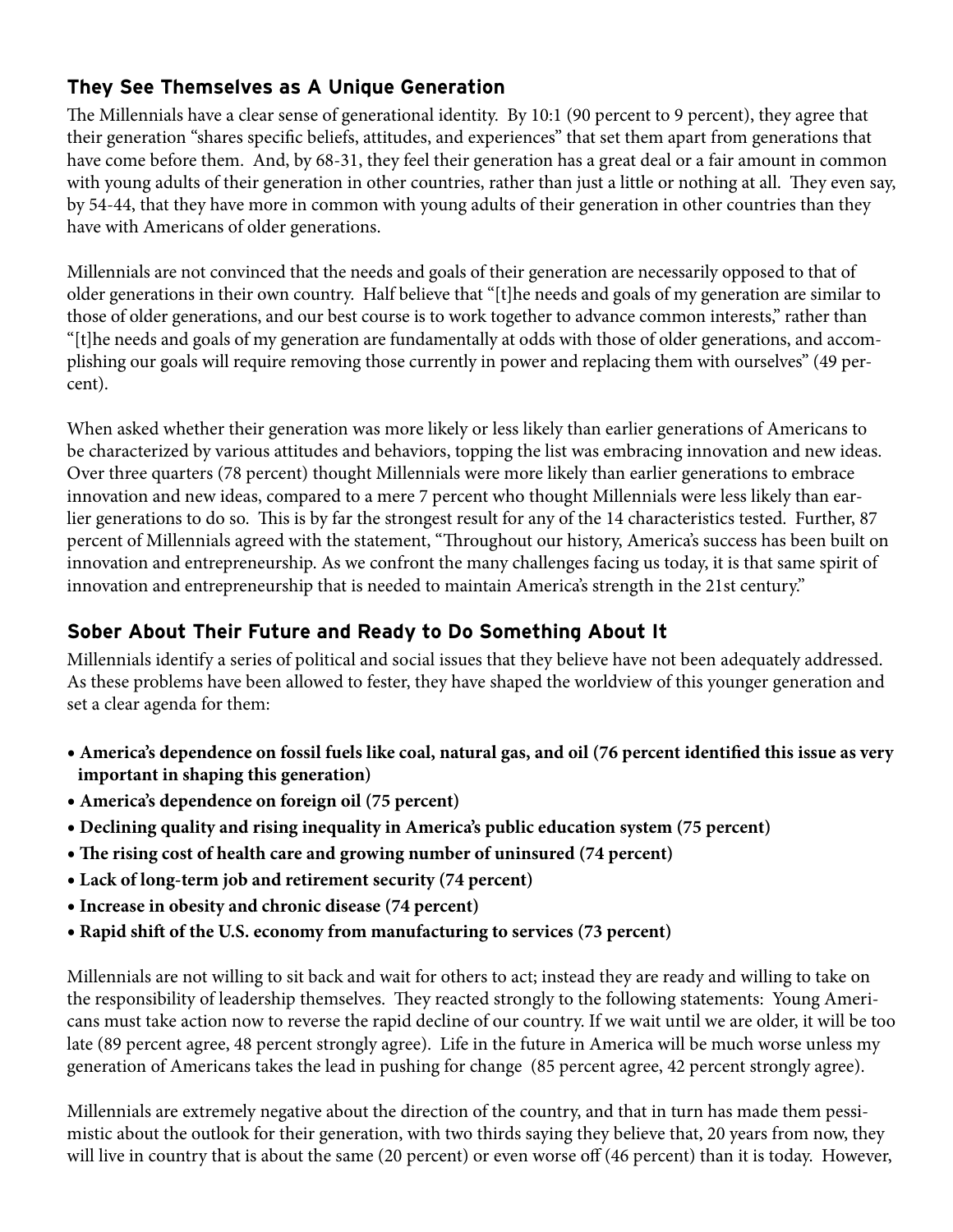they are far from resigned to their fate and believe they can make a difference, personally and collectively. My generation of Americans has better opportunities to make a difference and produce structural change than previous generations (79 percent agree). Addressing the big issues facing my generation starts with individuals willing to take a stand and take action (80 percent), versus Individuals can't make a real difference in addressing the big issues facing my generation (20 percent).

Millennials pride themselves not only on their recognition that the status quo has failed but also on their refusal to be constrained by past conventions. Of all the attributes on which they were asked to compare themselves to earlier generations of Americans, they identified their willingness to "embrace innovation and new ideas" as the variable that most differentiates them from older Americans. More than three out of four Millennials (78 percent) say they are more likely to embrace innovation and new ideas, including 44 percent who say they are much more likely to do so – more than 10 points higher than any other variable tested.

Millennials see their embrace of innovation not as a radical departure from earlier generations, but rather as a new step forward in a tradition that highlights the best of our country and the unique American spirit. Throughout our history, America's success has been built on innovation and entrepreneurship. As we confront the many challenges facing us today, it is that same spirit of innovation and entrepreneurship that is needed to maintain America's strength in the 21st century (87 percent agree, 38 percent strongly agree).

Their belief in the power of innovation and the ability of Americans, no matter how dire the current situation, to innovate the future is the foundation of how Millennials view the future. Despite their current frustration, they remain optimistic for the future and maintain a strong belief in their own ability to effect change on a national or even global level.

### **Deeply Frustrated with Existing Institutions and Handling of Affairs**

The dismay that Millennials express about the current leadership in our country – not just in government, but corporations and other large institutions as well – is stunning. They reject the two-dimensional partisan and ideological axes of modern politics and refuse to be constrained by any of the traditional political labels. Instead, they define themselves largely in opposition to the status quo and express a fervent desire for new ideas and new leadership that will offer them fresh alternatives to the same old partisan, lesser-of-two-evils, choices they are now forced to make.

Perhaps the most important political characteristic of the Millennials is their across-the-board rejection of the country's current leadership and dominant institutions. Whether it is Congress and the federal government, major corporations, or organized religion, these young Americans believe the large institutions that dominate modern society have comprehensively failed, placing narrow self-interests ahead of the welfare of the country as a whole. Frustrated and seeking an outlet for their innate idealism, they are eager for wholesale change.

By a margin of almost two to one (49 to 25 percent), Millennials say they are less likely than previous generations to believe that government has a positive role to play. By a margin of nearly four to one (63 to 17 percent), they are less likely than previous generations to trust government and political leaders. Their core frustration with government lies in the rejection of their common good philosophy by current leaders, as well as the broader political and partisan system in which those leaders thrive.

The extent of Millennials' rejection of politics and the two-party system cannot be overstated. They simply do not trust government and political leaders, who they strongly believe are selling out the country for selfish goals, partisan advantage, special interests, or pure greed. And while Millennials manifested their desire for change by voting in large numbers for Democrats in 2006, it is clear their skepticism extends to both parties. 70 percent say "Democrats and Republicans alike are failing our country."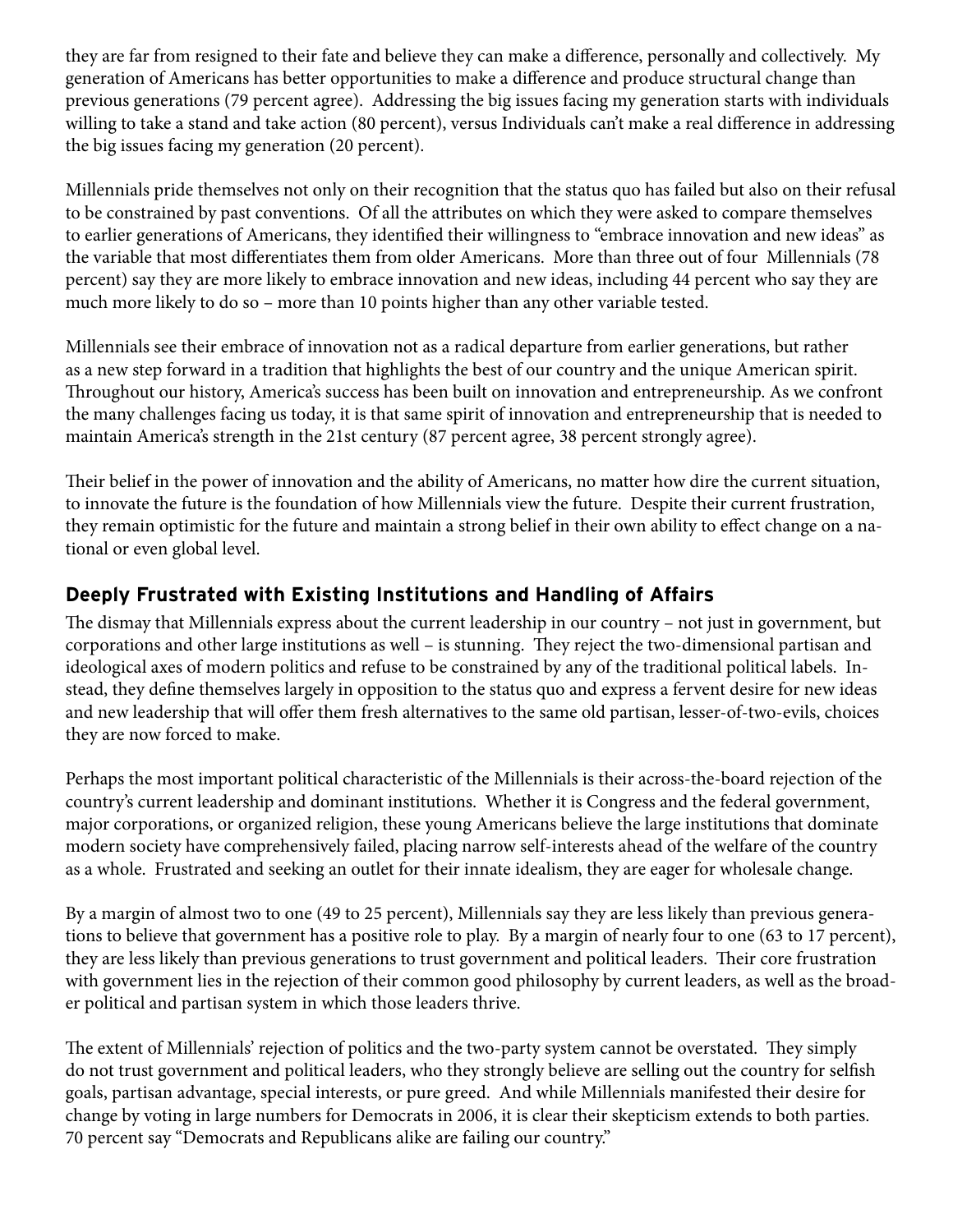When asked how they identify themselves in partisan terms, a plurality of Millennials call themselves Independents (39 percent); this is approximately 15 points higher than in polls of all adults. Another 36 percent consider themselves Democrats (only 16 percent strong Democrats) and less than one in four (24 percent) identify themselves as Republicans (only 10 percent strong Republicans). Perhaps most important, a clear majority of Millennials (56 percent) say they are more likely to support an emerging third political party.

## **Driven By Technology and Collective Social Action**

Despite their harsh assessment of the current state of affairs and leadership, Millennials are not pessimistic about the future. In fact, they are quite optimistic and believe that new leadership can transform government and corporations. Seeing little hope for real change within the current political system, Millennials believe that innovation and new ideas are the only path forward, and they are eager to engage in collective social movements to reshape the world around their own values and priorities.

Millennials believe they can innovate themselves out of the mess they are inheriting. That task begins with the unique role of technology has had in shaping this generation and the confidence it has given them in the power of innovation to fundamentally change the world. The most important factor, of 14 surveyed, shaping their generation has been the rise of the Internet, cell phones, text messaging, e-mail, and similar advances in personal technology.

The degree to which technology has affected their personal interactions, intellectual development, and relationship to the world around them cannot be overstated. Millennials firmly believe, as sure as the sun rises, that new technologies and innovation can fundamentally reshape the world. This conviction is evident in their ability to reconcile profound pessimism about the country's current direction with a passionate belief in their own ability to put the country back on the right track and to solve challenges that have haunted this country for generations.

Millennials understand that the challenges facing the country are tremendous and that, while individual action can make a difference, it will not be enough. Having grown up with today's unprecedented levels of global social networking and information sharing, they identify "a collective social movement" as the most effective means for addressing the major challenges facing the country. They believe that ordinary citizens rallying together can and will force these massive entities to equate the common good with their own self-interest and to then hold them accountable for short-sighted actions that betray these principles. Their commitment to the common good defines their rejection of the current societal institutions as well as their prescription for transforming those institutions.

When asked about the best way to address the challenges facing the country, the leading choice by far was "through a collective social movement" (60 percent made that their first or second choice) as opposed to individual action and entrepreneurship (35 percent), media and popular culture (33 percent), government action (40 percent) andinternational cooperation (30 percent). Note that the number choosing a collective social movement (38 percent) as their first choice was more than twice the number choosing any other option as their first choice.

# **Strong and Activist Sense of Generational Mission**

Consistent with their belief in collective action, Millennials have a strong and activist sense of generational mission. The results of these four questions demonstrate just how robust that sense of mission is:

**In our country, each generation has a responsibility to wisely use the country's resources and power so that they can provide the next generation a secure, sustainable country that is stronger than the one they inherited (91 percent agree, 53 percent strongly agree).**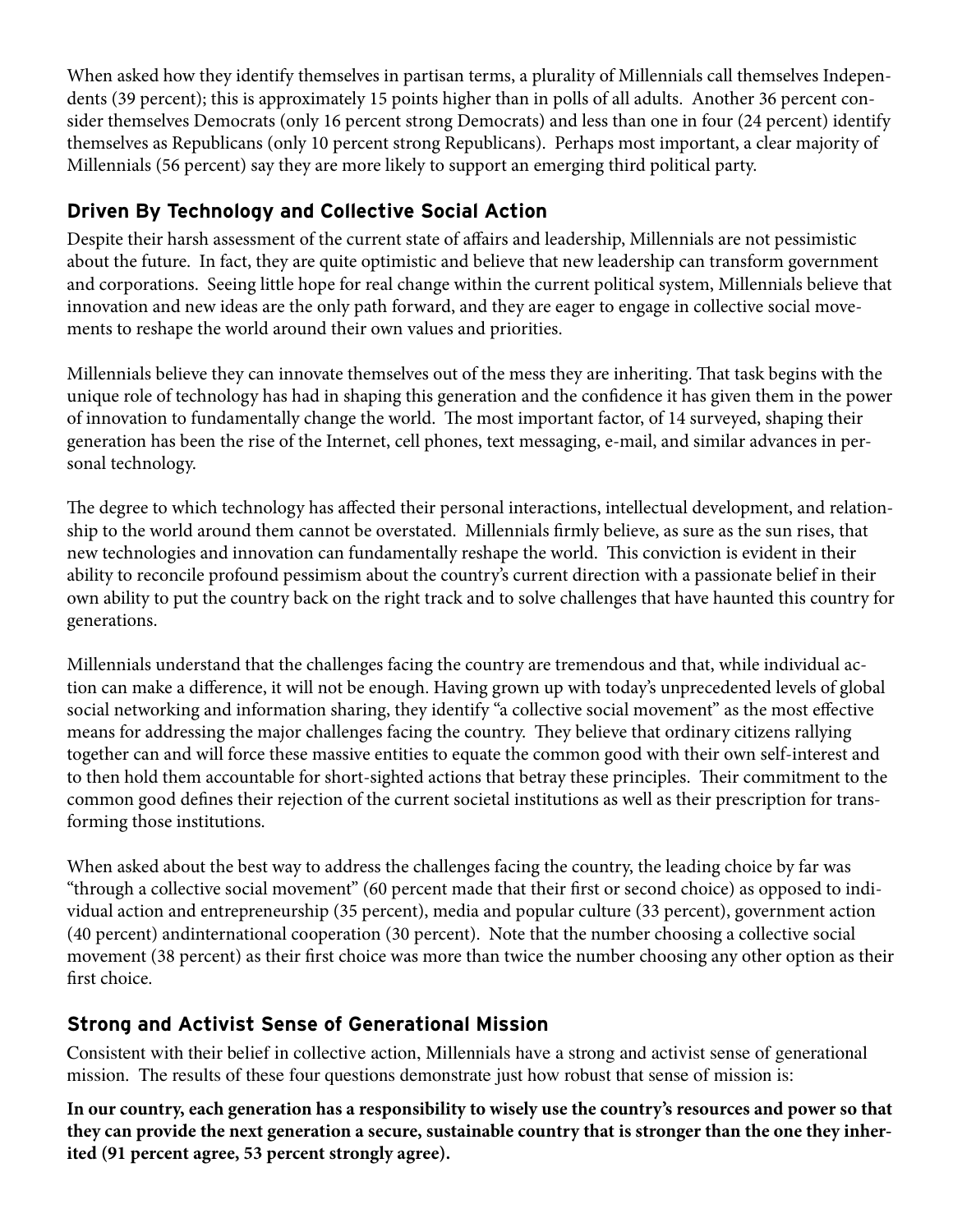**Young Americans must take action now to reverse the rapid decline of our country. If we wait until we are older, it will be too late (89 percent agree, 48 percent strongly agree).**

**Life in the future in America will be much worse unless my generation of Americans takes the lead in pushing for change (85 percent agree, 42 percent strongly agree).**

**My generation of Americans has better opportunities to make a difference and produce structural change than previous generations (79 percent agree, 31 percent strongly agree).**

Moreover, Millennials explicitly reject the idea that individuals shouldn't step forward and try to make a difference. Over three quarters (78 percent) say they are willing to make significant sacrifices in their own lives "to address the major environmental, economic, and security challenges facing our country." And, by 4:1, Millennials say that Addressing the big issues facing my generation starts with individuals willing to take a stand and take action (80 percent), rather than Individuals can't make a real difference in addressing the big issues facing my generation (20 percent).

## **A Role for Government**

The scale at which Millennials want to tackle problems suggests a potentially large role for government. They believe that Government needs to do more to address the major challenges facing our country (63 percent), rather than Government is already too involved in areas that are better left to individuals or the free market (37 percent).

Similarly, Millennials said that Government has a responsibility to pursue policies that benefit all of society and balance the rights of the individual with the needs of the entire society (63 percent), rather than The primary responsibility of government is to protect the rights of the individual (37 percent).

### **The Politics of the Millennials**

The Millennials have already begun shifting the nation's politics. Having come of age with Washington dominated by Republicans, they lean strongly the opposite way. Although they reject both "liberal" and "conservative" labels, they are especially scathing in their denunciation of conservatism, which they associate with hypocritical moralism, administrative incompetence, ideological rigidity, and corporate scandal.

In the focus groups, practically every Millennial, even self-proclaimed evangelical Christians, said that they associated the word "conservative" with people who are narrow-minded, judgmental, intolerant, backward-looking, and inflexible. Anyone using the "conservative" word will suffer a cultural disconnect with the Millennials. The Republicans will need to change their language if they wish to win the hearts and minds of the youth.

In 2002, Millennials voted Democratic by a 49-47 margin. Since then, their progressive tilt has steadily increased. Their votes made the 2004 presidential race close and decisively tipped the 2006 Congressional elections, with 18-29 year olds favoring Democrats 60-38. In the 2004 election, Census data indicate that the 18-24 year old group, completely composed of Millennials, increased their turnout 11 points to 47 percent of citizens in that age group, while 18-29 year olds– dominated for the first time by Millennials– increased their turnout 9 points to 49 percent. These increases were far, far higher than among any other age group. In 2006, Millennials also increased their turnout levels relative to the last congressional election. Census data show that 18-29 year olds (almost Millennials at this point) increased their turnout from 23 percent to 26 percent of citizen-eligible voters, a 3 point gain relative to 2002. This gain was once again higher than among any other age group.

The under-30 voting trend for the 2008 elections is likely to show a further large increase. In the survey, 75% of the respondents stated that they were registered to vote, and 63% declared that they were almost certain to vote, while another 16% stated they would probably vote. When combining this increased potential turnout with